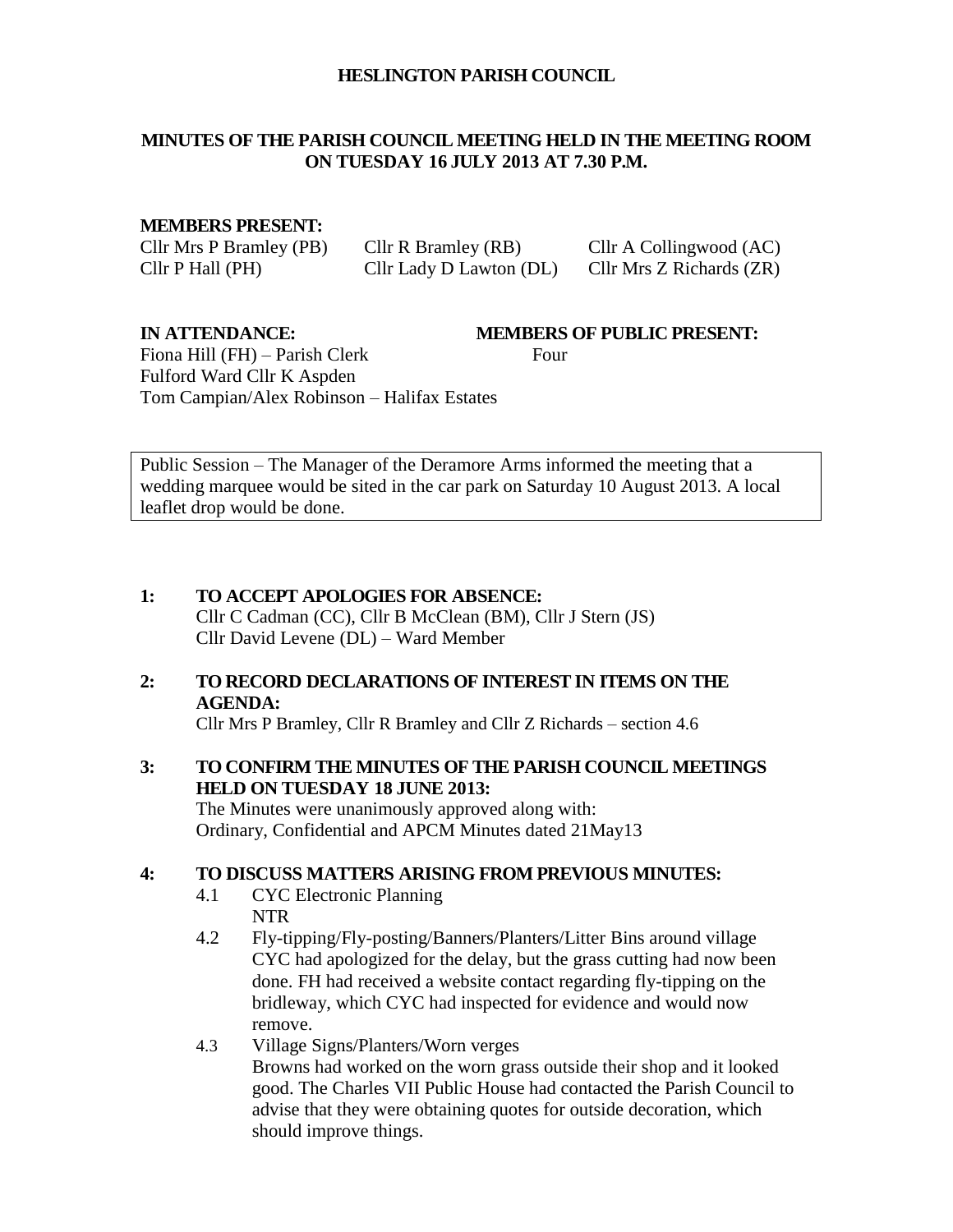- 4.4 Recent flooding/Drains/Sewers in the Parish NTR
- 4.5 Cycle track along University Road NTR
- 4.6 City of York Local Plan A committee consisting of PB. AC and BM would draft a response to the consultation, then circulate it around Cllrs before submission.
- 4.7 Boundary Commission Review This was discussed at length and unanimously agreed that Heslington & Fulford should have one Ward Cllr and the University of York should have one Ward Cllr (Proposed RB, Seconded PH). It was agreed that PB and FH would draft a response and circulate it around Cllrs prior to submission.

# **5. TO DISCUSS, IF NECESSARY, LONG-STANDING MATTERS:**

5.1 Highway Matters

It was reported that the travelers had moved on

- 5.2 University of York Mike Britland, YUSU had written to all those who had complained about the noise disturbance (16Jun13) stating that he would endeavor to prevent a repeat incident
- 5.3 Elvington NTR
- 5.4 Heslington Village Website FH was asked to contact the web editor to have the words "suburb of the city" and "no meetings in August and December" removed from the website.
- 5.5 Parish Newsletter NTR

# **6: TO RECEIVE ANY MATTERS RAISED BY MEMBERS OF PUBLIC:** None

# **7: TO REPORT AND MAKE RELEVANT RECOMMENDATIONS ON NEW PLANNING APPLICATIONS:**

7.1 13/01797/TPO Dalham House The Parish Council discussed this application and unanimously agreed that the FH should write to CYC and advise that they had no objections.

# **8: TO REPORT PLANNING DECISIONS BY CITY OF YORK COUNCIL:**

| 8.1  | 12/03617/REM  | Campus 3/Heslington East                | Permitted     |
|------|---------------|-----------------------------------------|---------------|
| 8.2  | 12/03814/ADV  | Market Square, Vanbrough Way            | Permitted     |
| 8.3  | 13/00096/FUL  | <b>Jack Lyons Concert Hall</b>          | Permitted     |
| 8.4  | 13/00360/TCA  | 3 The Orchard, Walnut Close             | No Objections |
| 8.5  | 13/00440/TCA  | <b>Heslington Hall</b>                  | No Objections |
| 8.6  |               | 13/00521/NONMAT Block C, Chemistry Dept | Permitted     |
| 8.7  | 13/00543/REM  | University Campus, Field Lane           | Permitted     |
| 8.8  | 13/00571/FULM | Biology Dept., Wentworth Way            | Permitted     |
| 8.9  | 13/00789/TCA  | Vyne Cottage, 30 Main Street            | No Objections |
| 8.10 | 13/00623/ADV  | Lloyds Bank                             | Refused       |
| 8.11 | 13/00716/FUL  | Biology Dept, Wentworth Way             | Permitted     |
| 8.12 | 13/00828/FUL  | Fairfield, School Lane                  | Refused       |
| 8.13 | 13/00963/FUL  | 18 Main Street                          | Approved      |
| 8.14 | 13/00964/LBC  | 18 Main Street                          | Permitted     |
| 8.15 | 13/01446/ADV  | Lloyds Bank                             | Permitted     |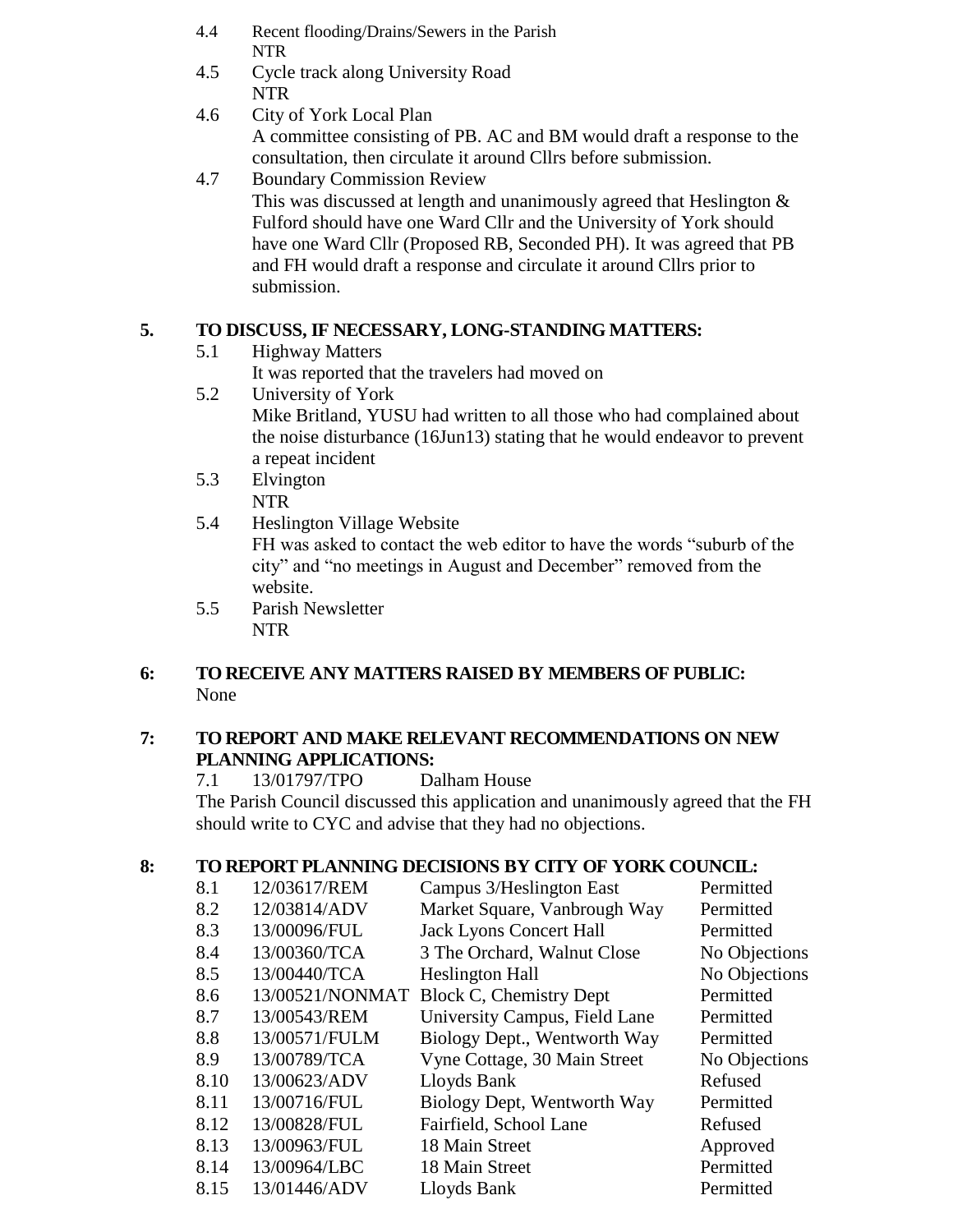## **9: TO RECEIVE REPORTS FROM REPRESENTATIVES OF FOLLOWING OUTSIDE BODIES:**

- 9.1 Ward Cllr David Levene Written report attached
- 9.2 North Yorkshire Police NTR
- 9.3 Heslington East Community Forum NTR
- 9.4 Good Neighbourhood Forum There will be a meeting 10Sep13
- 9.5 Ouse and Derwent Drainage Board NTR
- 9.6 Sportsfield NTR
- 9.7 York Environment Forum NTR
- 9.8 Alms Houses NTR
- 9.9 The Meeting Room
	- 9.9.1 Fire Audit

This had been re-arranged for 25Jul13 and PB would attend. Smoke alarms, fire exit signs had been fitted. A fire plan was on the notice board. FH was working on a Fire Risk Assessment.

# **10: TO REPORT ANY NEW CORRESPONDENCE RECEIVED BY THE COUNCIL:**

- 10.1 Julian Surdy MP Local Plan/Surgery Dates/Parish Council Meetings
- 10.2 City of York Council York Bus Consultation
- 10.3 Website Contact Form Car parking issues on School Lane

The Parish Council noted receipt of the above

It was understood that the HSBC would be closing soon

The Charles XIII had placed an A-board sign on the Main Street for one day before CYC asked them to remove it.

# **11: TO REPORT MATTERS RAISED BY MEMBERS:**

11.1 Cllr Bramley – Dog Order

There was a issue with people walking dogs not on leads along the Tilmire (SSSI). FH was asked to contact Natural England about this

# **12: TO DISCUSS MATTERS RAISED BY PARISH CLERK/RESPONSIBLE FINANCIAL OFFICER:**

12.1 Bookkeeping records for year ending 31Mar14 to date The Parish Clerk circulated copies around Parish Councillors.

12.2 Approve Budget 2013/2014

It was unanimously agreed to add £300.00 expenditure for grass cutting. It was agreed to add £500.00 expenditure for a grant to Heslington Church, proposed PH, seconded ZR, 3 votes in favour, 1 vote against, 2 abstensions. FH would issue a final draft for approval at the next meeting.

12.3 Internal Control Check(s)

These are deferred until the next meeting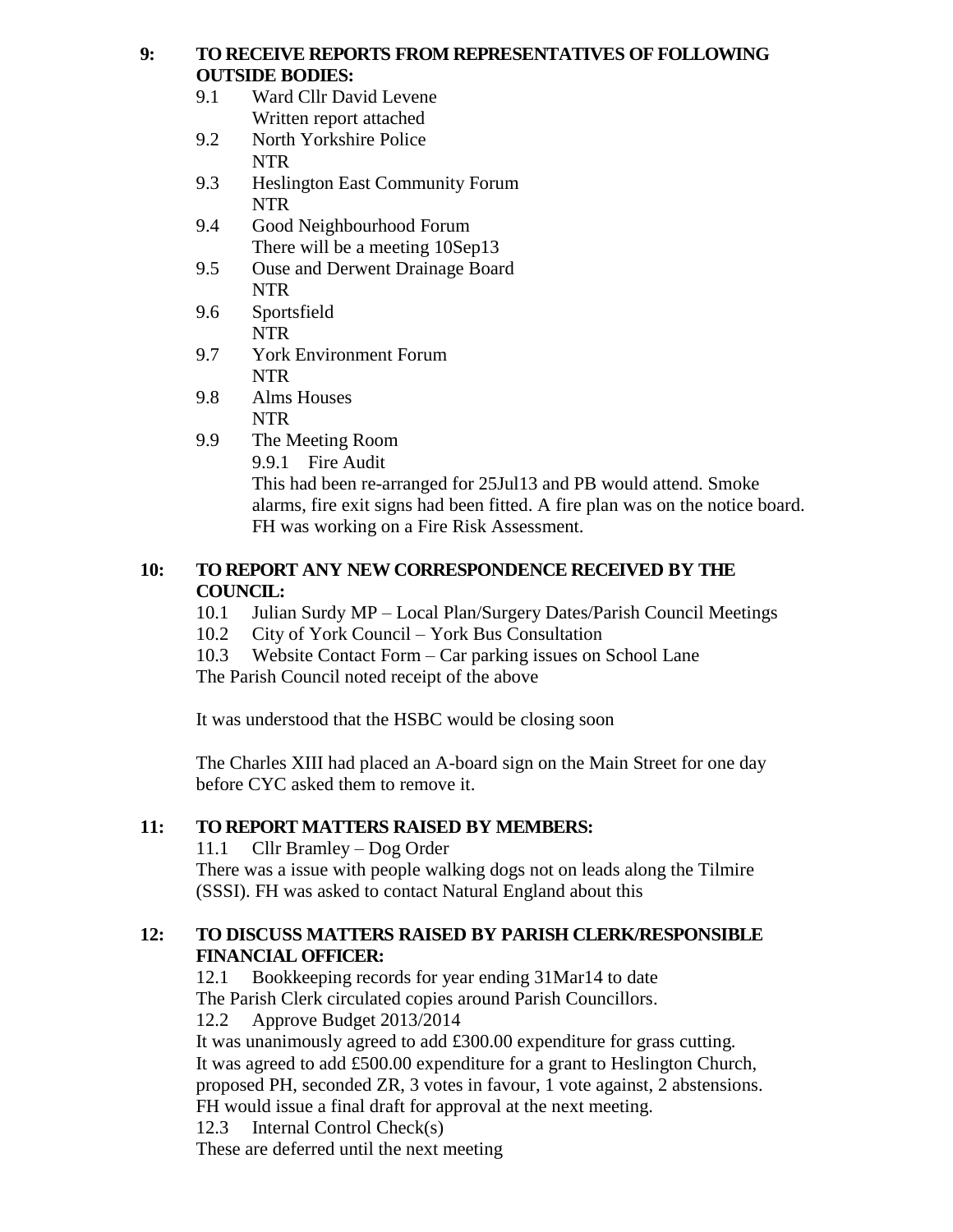## 12.4 Internal Audit Report

Still awaiting the written report from Yorkshire Internal Audit services 12.5 Matters raised with/by Yorkshire Local Councils Association (YLCA)

In a recent White Rose Update FH had highlighted the following-

- Parish Councils were asked to advise if/when General Power of Competence  $\bullet$ was adopted – FH would advise adopting 21May13
- Parish Councils often asked for advise on document retention, so FH had  $\bullet$ obtained a copy of the advice note and she advised that a lot of documents were not found when she commenced as Parish Clerk
- Parish Councils were criticized for not either sending apologies or confirming  $\bullet$ who would be attending the meeting. They asked that their meetings were placed on agendas.
- 12.6 To approve for payment the invoices as follows:

| 1502 |
|------|
| 1503 |
| 1504 |
| 1505 |
| 1506 |
| 1507 |
|      |

### **13: TO CONFIRM THE DATES OF THE FUTURE MEETINGS ON TUESDAYS AT 7.30 P.M. IN THE MEETING ROOM AS:**

| 16 July 2013    | 20 August 2013   | 17 September 2013 |
|-----------------|------------------|-------------------|
| 15 October 2013 | 19 November 2013 | 17 December 2013  |